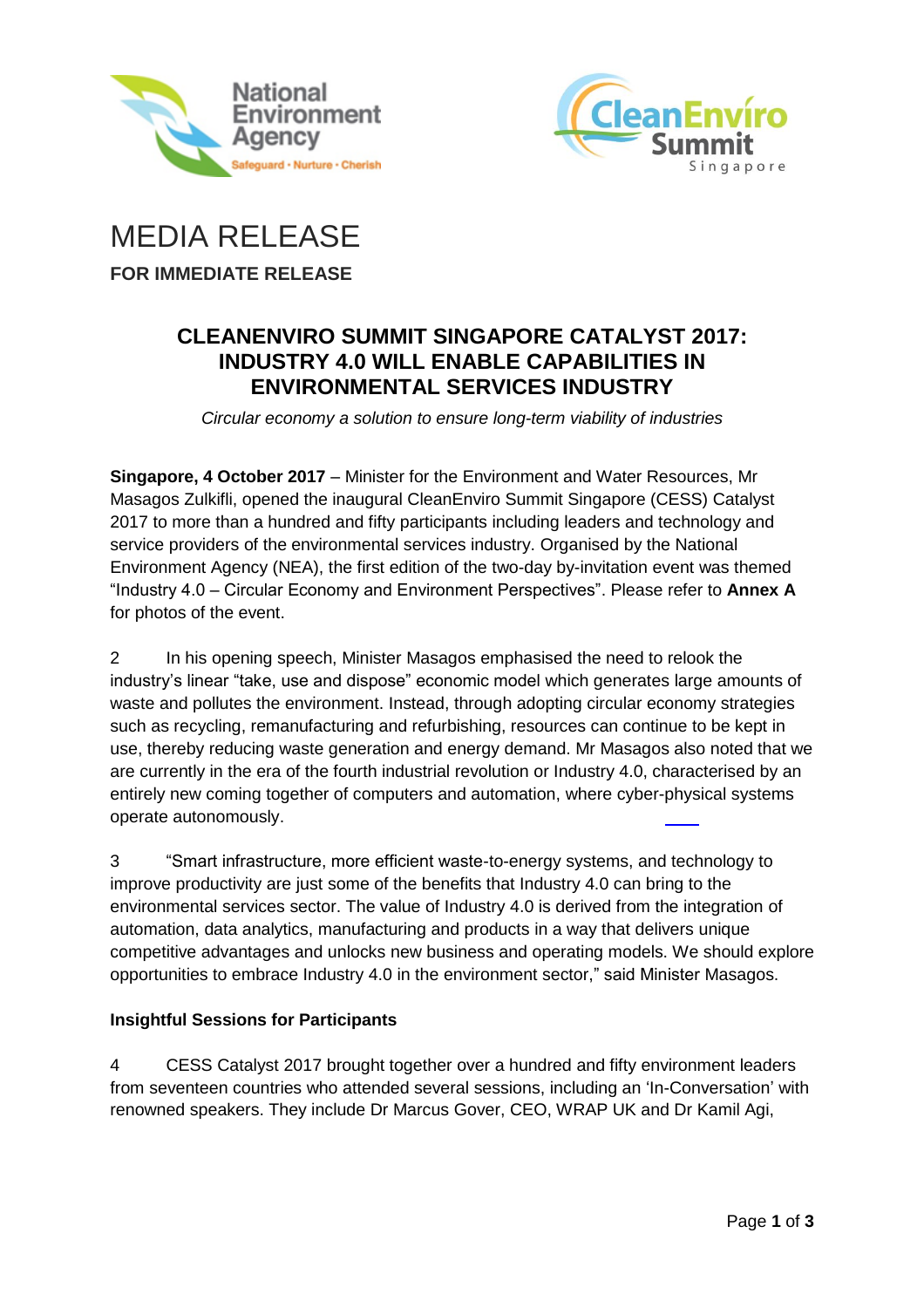President, CEO SensorComm who shared their insights in the Industry 4.0 revolution and its impact on today's businesses.

5 The discussions delved into the potential benefits of the Industry 4.0 revolution which are wide-ranging and extend to various stakeholders across the value chain. The sessions explored how business models across the environmental services industry can be reinvented through the integration of automation, data, analytics, manufacturing and products. In addition, resources that are renewable or sustainable will play a bigger role in the sustenance of a circular economy, which will enable a greater change in the way we live, and contribute towards sustaining a clean and liveable environment for all.

6 Participants of CESS Catalyst were also given insights into new innovative technology solutions during the Technology Exchange Programme. Technology providers were given a platform to highlight their capabilities and catalyse more opportunities for collaboration.

7 "By placing a strong focus on Industry 4.0 at our first CleanEnviro Summit Singapore Catalyst, we want to drive home the need for businesses in the environmental service industry to continually incorporate new innovative processes including integrating smart and intuitive technologies, especially in the face of increasingly complex challenges brought about by rapid urbanisation," said Mr Dalson Chung, Managing Director, CESS.

## **Innovation Call for Pollution Monitoring Solutions**

8 Under the Gov-PACT initiative, NEA and SPRING Singapore at CESS Catalyst 2017 jointly launched an innovation call to further improve Singapore's current pollution monitoring systems. The innovation call seeks proposals to address two pollution control problem statements: "Remote Real-time Low-cost Sensor-based System for Monitoring of Nitrogen Oxides (NOx) and Particulate Matter (PM) emissions from Diesel Vehicles", as well as "Odour Monitoring and Source Tracing of Odour Incidents caused by Industries". The innovation call is targeted at Singapore-registered companies, Institutes of higher learning and Research institutes.

9 More information on the innovation call can be found at [http://www.nea.gov.sg/grants](http://www.nea.gov.sg/grants-awards/innovation-call-pollution-monitoring-solutions)[awards/innovation-call-pollution-monitoring-solutions.](http://www.nea.gov.sg/grants-awards/innovation-call-pollution-monitoring-solutions)

## **CleanEnviro Summit Singapore 2018**

10 CESS Catalyst 2017 leads up to NEA's biennial CESS, a global networking platform for thought leaders, senior government officials and policy makers, regulators and industry captains. Held from 8 to 12 July 2018, the fourth edition of CESS is built on the theme 'Transforming Tomorrow's Cities with Clean Environment Solutions', which will deep-dive into five streams: Waste Management, Cleaning, Sustainable Energy, Pest Management and Pollution Control. In-depth discussions, and the sharing of global best practices will be facilitated through various activities, including the Clean Environment Convention and high level plenaries, Clean Environment Regulators Roundtable, and business forums.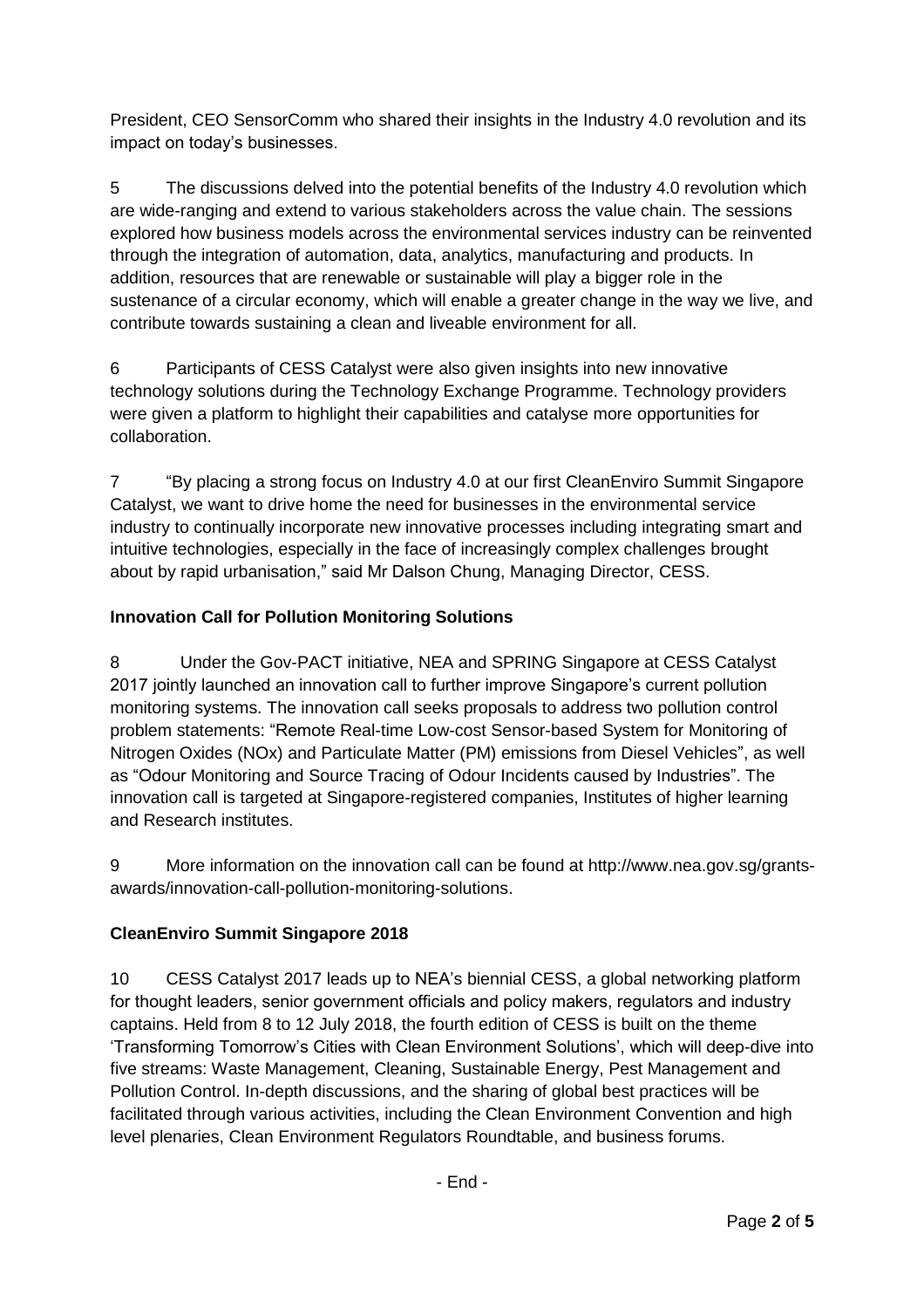#### **For media enquiries, please contact:**

Mr Dominic Seow Corporate Communications Tel: 6731 9214 / 9066 4418 Email: [dominic\\_seow@nea.gov.sg](mailto:dominic_seow@nea.gov.sg)

Ms Hazel Wee Corporate Communications Tel: 6731 9737 / 9877 3074 Email: [hazel\\_wee@nea.gov.sg](mailto:hazel_wee@nea.gov.sg)

#### **About the National Environment Agency**

Formed on 1 July 2002, the National Environment Agency (NEA) is the leading public organisation responsible for improving and sustaining a clean and green environment in Singapore. The NEA develops and spearheads environmental initiatives and programmes through its partnership with the People, Public and Private sectors. It is committed to motivating every individual to take up environmental ownership and to care for the environment as a way of life.

By protecting Singapore's resources from pollution, maintaining a high level of public health and providing timely meteorological information, the NEA endeavours to ensure sustainable development and a quality living environment for present and future generations.

#### **About Gov-PACT**

One of the recommendations from the Committee on the Future Economy (CFE) is for the Government to use lead demand more systematically to support the development of promising industries, particularly where this supports our strategic national needs. Under Gov-PACT, agencies may embark on projects to obtain novel solutions which may be more manpower-lean, achieve cost savings, achieve quality improvements or meet new operational requirements. SPRING Singapore will work with the partner procuring agencies to craft suitable problem statements and find suitable SME partners for the projects. SPRING Singapore will also provide grant support directly to the local SMEs and startups who are selected by the procuring agencies, at various stages of product and solution development.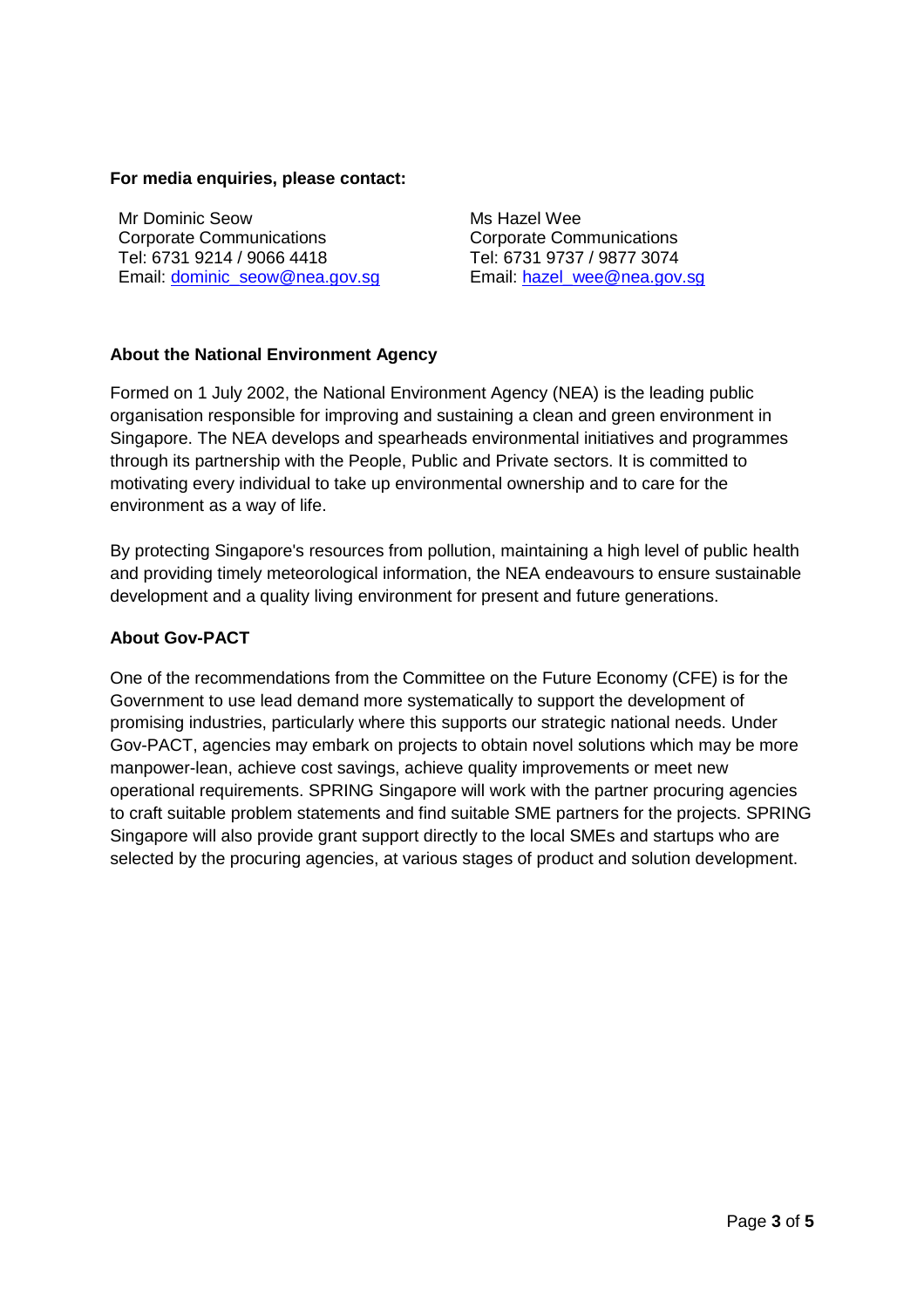### **ANNEX A**



*Minister for the Environment and Water Resources, Mr Masagos Zulkifli giving his welcome address at the inaugural CleanEnviro Summit Singapore Catalyst 2017*



*From (L-R) Moderator Prof Seeram Ramakrishna, Vice-President (Research Strategy), NUS together with CleanEnviro Summit Singapore Catalyst 2017 'In Conversation'*